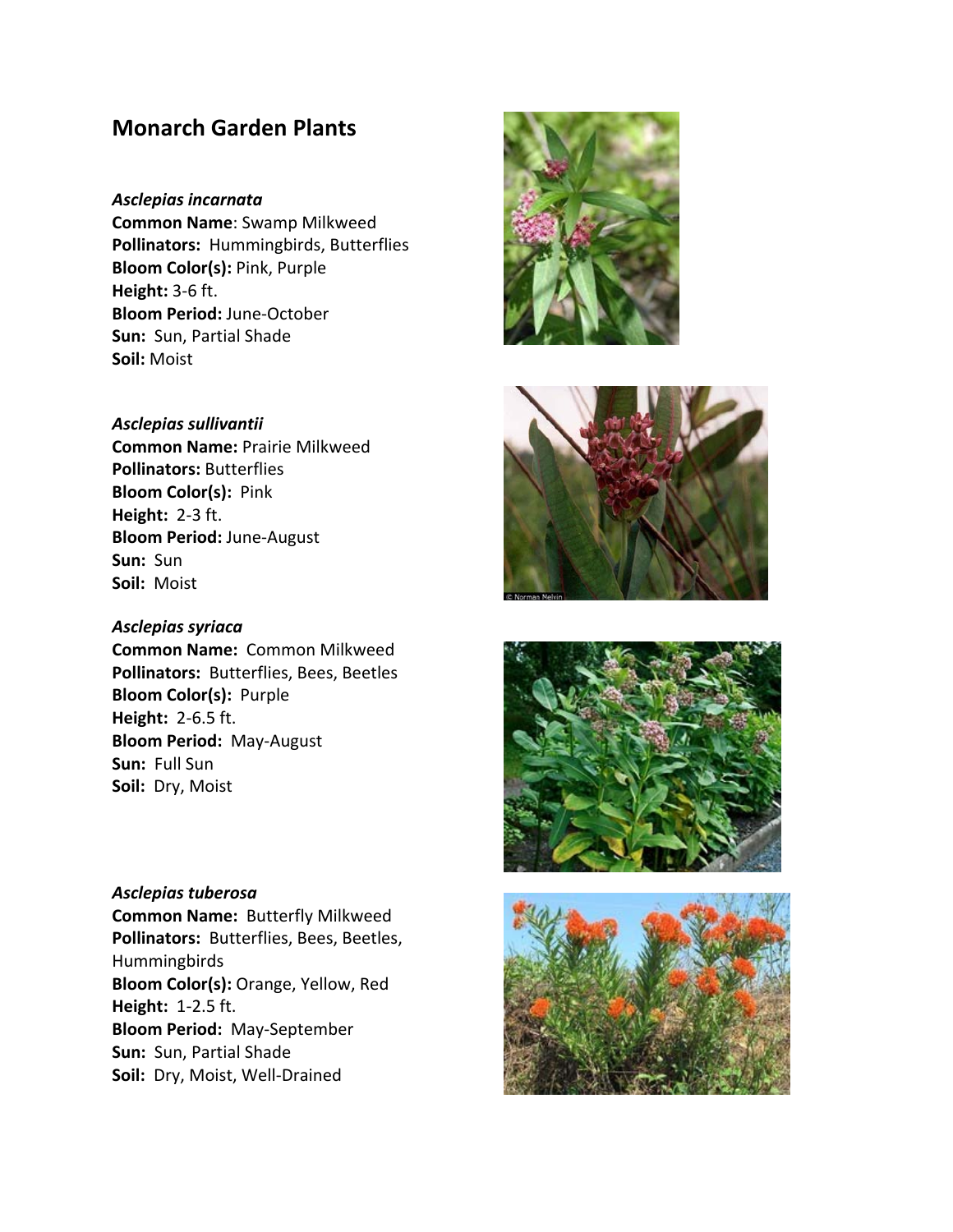#### *Asclepias viridis*

**Common Name:** Green Milkweed **Pollinators:** Butterflies, Bees **Bloom Color(s):** White, Green **Height:** 1‐2 ft. **Bloom Period:** April‐September **Sun:** Sun **Soil:** Dry, Moist, Well‐Drained

*Coreopsis lanceolata* **Common Name:** Lanceleaf Tickseed **Pollinators:** Butterflies, Beetles **Bloom Color(s):** Yellow **Height:** 1‐2 ft. **Bloom Period:** May‐July **Sun:** Sun, Partial Shade, Shade **Soil:** Dry, Moist





*Echinacea pallida* **Common Name:** Pale Purple Coneflower **Pollinators:** Bees, Butterflies, Birds **Bloom Color(s):** Pink, Purple **Height:** 2‐4 ft. **Bloom Period:** June‐August **Sun:** Sun **Soil:** Dry, Moist

### *Eupatorium perfoliatum*

**Common Name:** Common Boneset **Pollinators:** Bees, Butterflies, Wasps **Bloom Color(s):** White **Height:** 2‐6 ft. **Bloom Period:** June‐October **Sun:** Sun, Partial Shade, Shade **Soil:** Moist



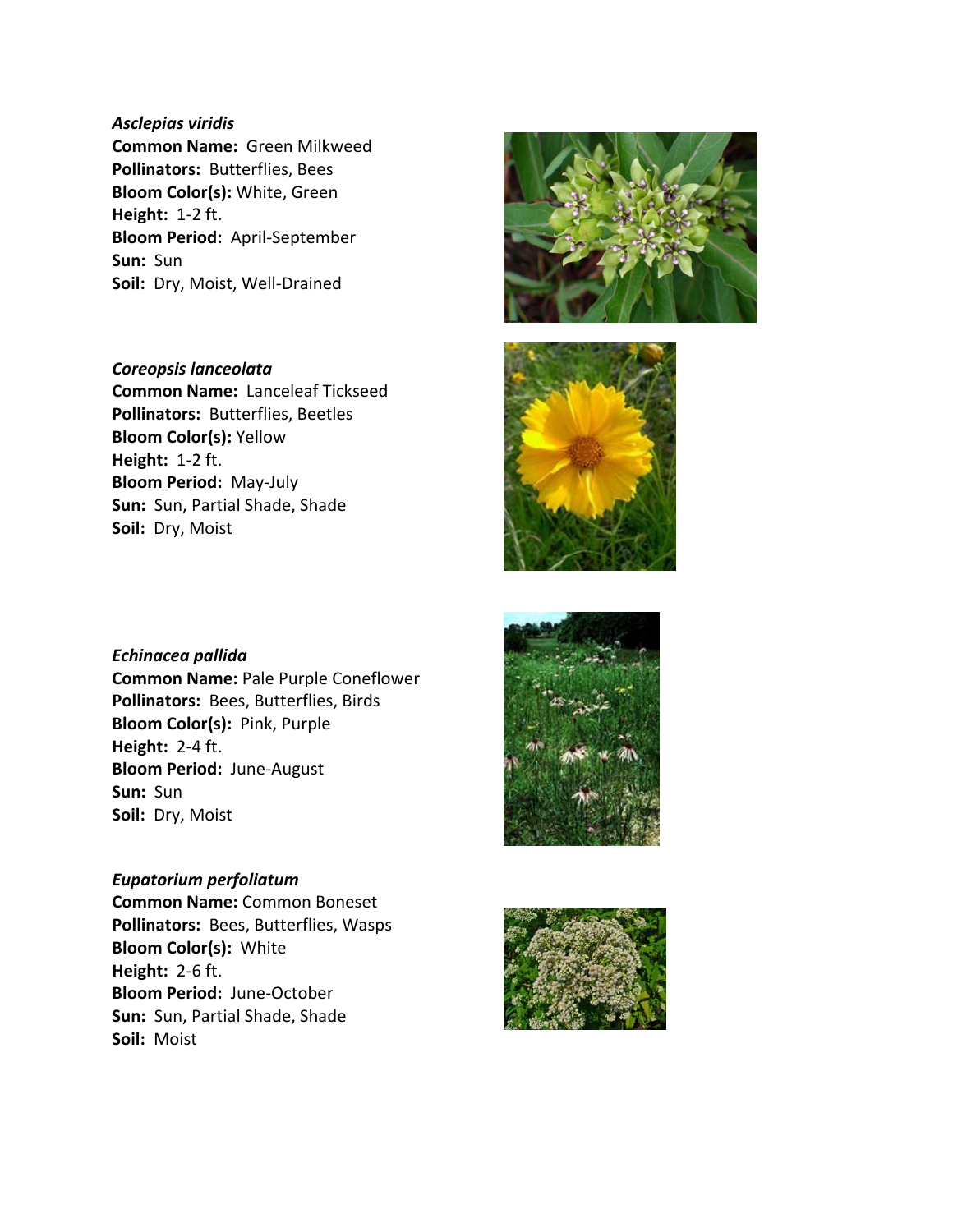#### *Eupatorium purpureum*

**Common Name:** Sweetscented Joe Pye Weed **Pollinators:** Bees, Butterflies, Moths **Bloom Color(s):** Pink, Purple **Height:** 4‐7 ft. **Bloom Period:** July‐September **Sun:** Sun, Partial Shade **Soil:** Moist

*Helenium autunale* **Common Name:** Common Sneezeweed **Pollinators:** Butterflies **Bloom Color(s):** Yellow **Height:** 2‐5 ft. **Bloom Period:** July‐October **Sun:** Sun **Soil:** Moist

*Helianthus pauciflorus* **Common Name:** Stiff Sunflower **Pollinators:** Butterflies, Bees **Bloom Color(s):** Yellow **Height:** 2‐4 ft. **Bloom Period:** July‐September **Sun:** Sun **Soil:** Dry

#### *Liatris aspera*

**Common Name:** Tall Blazing Star **Pollinators:** Butterflies, Bees **Bloom Color(s):** Purple **Height:** 2‐5 ft. **Bloom Period:** July‐October **Sun:** Sun **Soil:** Dry







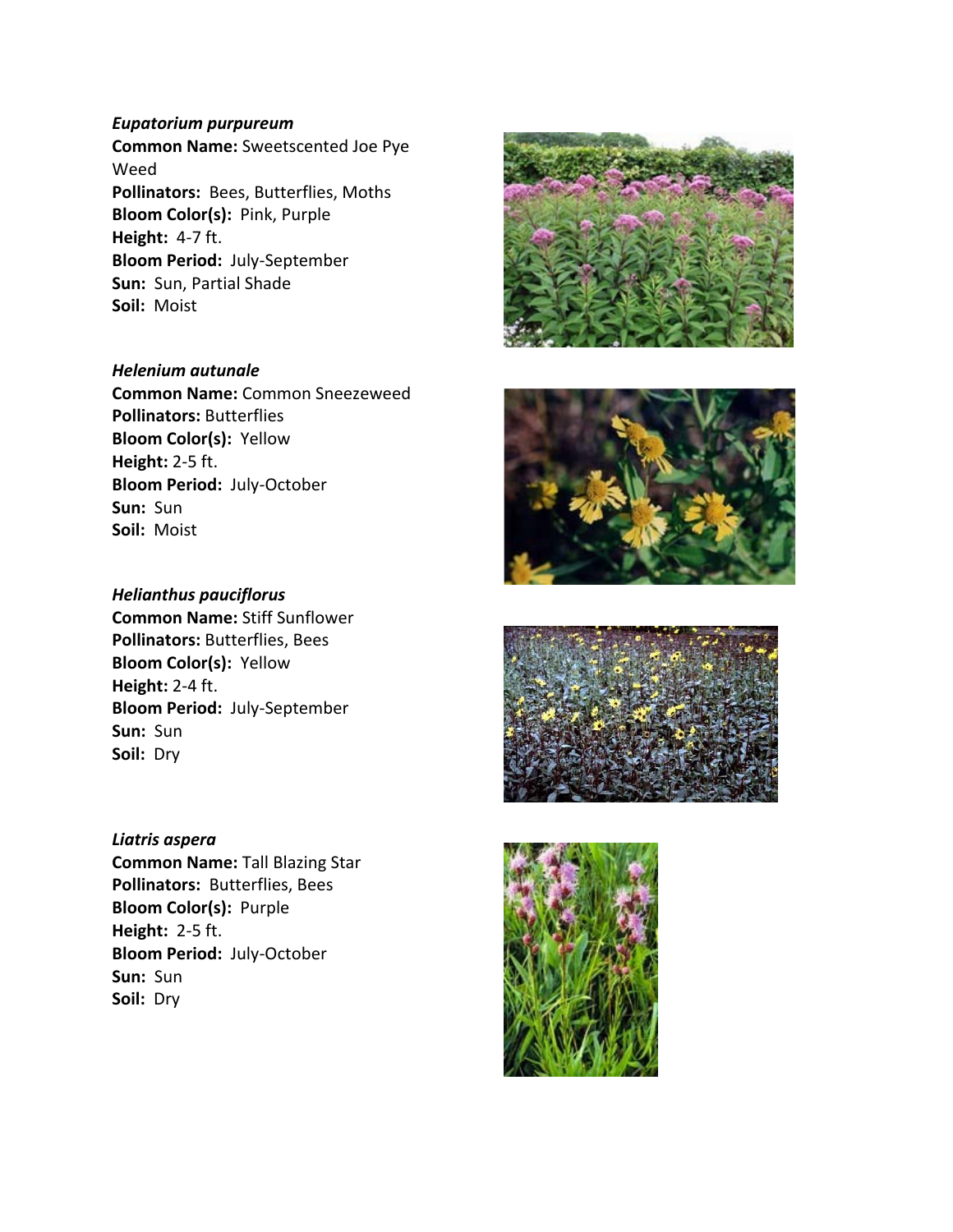#### *Liatris punctata*

**Common Name:** Dotted Blazing Star **Pollinators:** Butterflies, Bees **Bloom Color(s):** Purple **Height:** 6‐30 in. **Bloom Period:** August‐October **Sun:** Sun **Soil:** Dry

*Liatris pycnostachya* **Common Name:** Prairie Blazing Star **Pollinators:** Butterflies, Bees **Bloom Color(s):** Pink, Purple **Height:** 2‐5 ft. **Bloom Period:** May‐December **Sun:** Sun **Soil:** Moist, Dry

*Liatris spicata* **Common Name:** Dense Blazing Star **Pollinators:** Butterflies, Bees, Moths, mmingbirds **Bloom Color(s):** Purple **Height:** 3‐5 ft. **Bloom Period:** July‐August **Sun:** Sun, Partial Shade **Soil:** Moist, Dry

*Lobelia siphilitica* **Common Name:** Great Blue Lobelia **Pollinators:** Bees, Hummingbirds **Bloom Color(s):** Purple **Height:** 2‐3 ft. **Bloom Period:** July‐October **Sun:** Sun, Partial Shade, Shade **Soil:** Moist







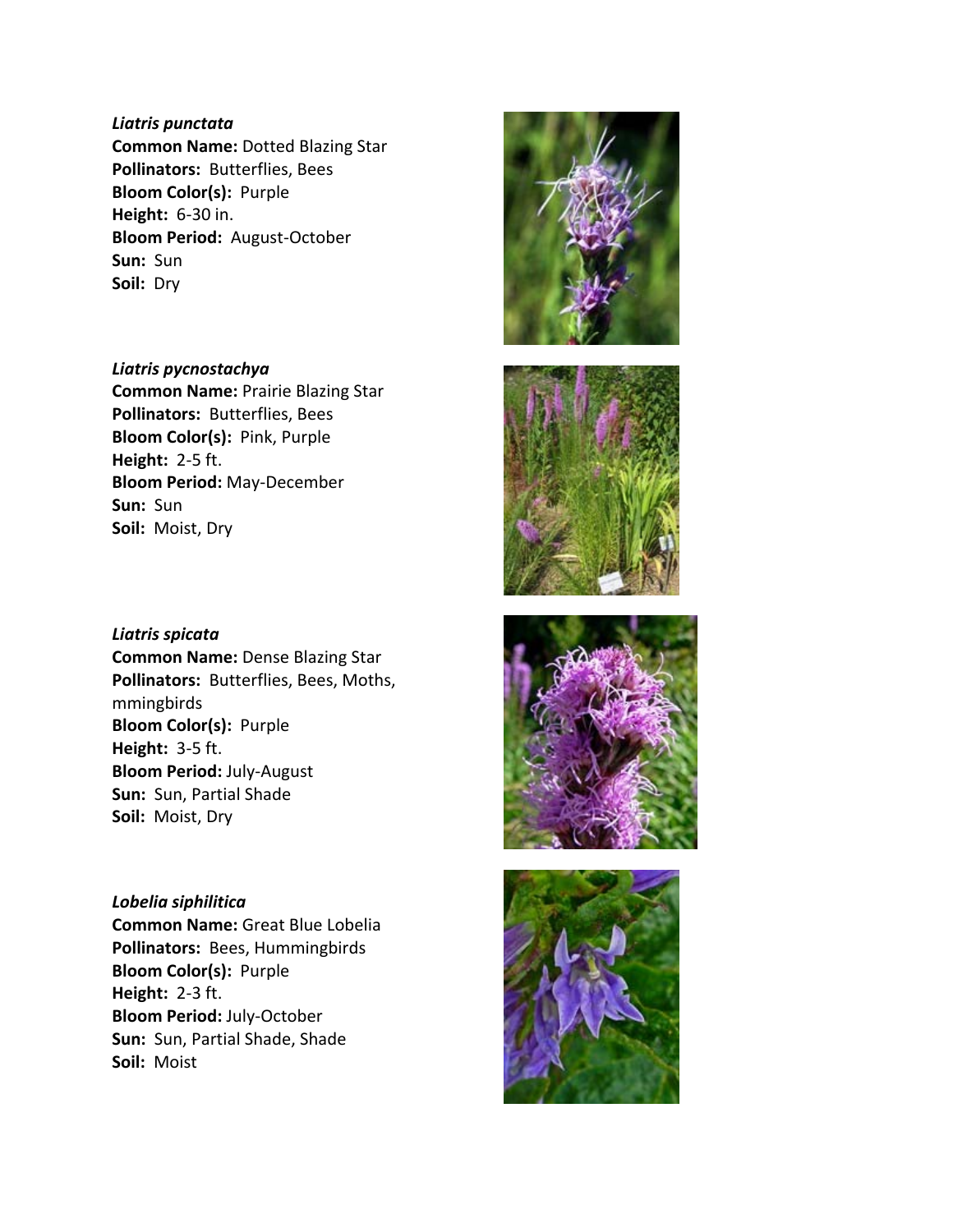#### *Monarda fistulosa*

**Common Name:** Wild Bergamot **Pollinators:** Bees, Hummingbirds, Butterflies, Moths, Flies **Bloom Color(s):** Purple, White, Pink **Height:** 2‐5 ft. **Bloom Period:** May‐September **Sun:** Sun, Partial Shade **Soil:** Moist, Dry

*Salvia azurea* **Common Name**: Azure Blue Sage **Pollinators:** Bees **Bloom Color(s):** Blue **Height:** 3‐5 ft. **Bloom Period:** July‐October **Sun:** Sun, Partial Shade **Soil:** Dry

#### *Symphyotrichum cordifolium*

**Common Name**: Common Blue Wood Aster **Pollinators:** Bees, Butterflies **Bloom Color(s):** Blue, Purple **Height:** 2‐5 ft. **Bloom Period:** September‐October **Sun:** Sun, Partial Shade **Soil:** Dry

*Symphyotrichum lanceolatum* **Common Name**: White Panicle Aster **Pollinators:** Butterflies **Bloom Color(s):** White **Height:** 2‐5 ft. **Bloom Period:** July‐November **Sun:** Sun **Soil:** Moist